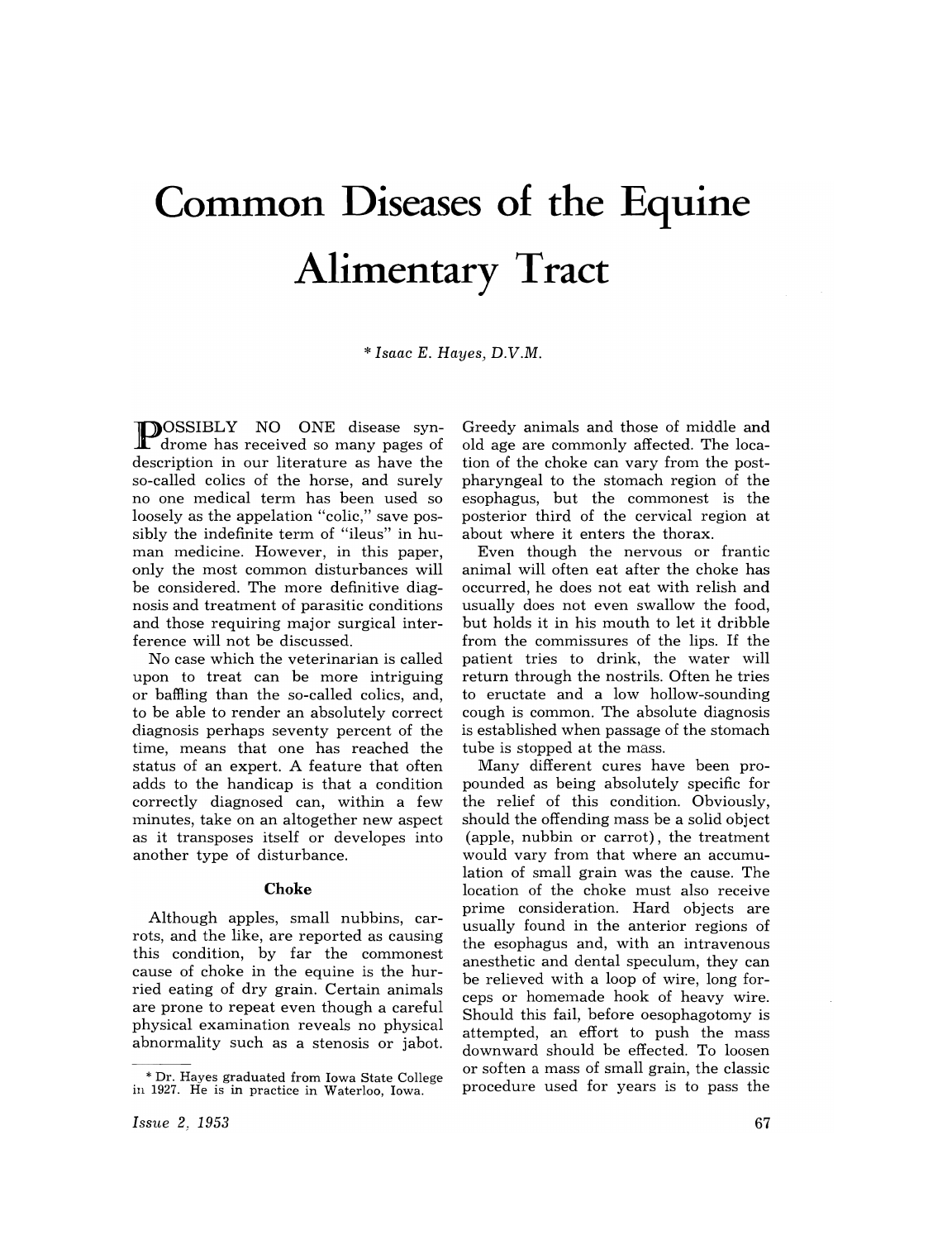stomach tube, then affix the patient's head at a low level to something solid and to slowly pump warm water onto the mass, thereby trying to soften the mass and wash out the particles. Here, care must be used, and the procedure must not be hurried.

Many practitioners use a capsule of soda, some employ arecoline, and others, the opposite-acting atropine. The author has been well satisfied with the use of apomorphine hydrochloride, 0.1 gr., when used with morphine sulfate, 0.5 to 1.5 gr. Because of the possibility of an unusual side action of morphine or it's derivatives on the equine, it is well to have the patient tied securely. Another treatment, identified by its relaxing effect, is to simply anesthetize with chloroform. As a last resort, oesophagotomy can be used; this operation is well described by our surgeons.

After-treatment should consist of feeding a moist, succulent grain, and all effort should be directed toward hindering the gluttonous horse by putting large stones or a wire screen in his feed box. This condition will recurr, often the next day or two after its first occurrence.

## Gastric Dilatation

Gastric dilatation is characterized by its acuteness, and, although a fermenting mass is the primary cause, the distention is caused by gas. A noteworthy exception is that reported by Hallenborg (12), in which he recorded a case of chronic dilatation of the stomach which, with it's contents, weighed 171 pounds on post mortem. Miller (19) has described what he terms "an acute hydrogastritis," which is identified by enormous amounts of water in the stomach, so distending the organ that it also causes a backwash into the esophagus. Apparently, this condition is indigenous to that particular area of Colorado, for it has not been reported, to my knowledge, elsewhere.

Although some individuals may have a particular susceptibility to this type of disease, the cause is best defined by Udall (24) as being faulty food or improper

feeding. Quite contrary to the protestations of the loyal skinner, mules can and do become affected, for they will eat too much and too rapidly when tired, particularly if they are fed where there are many animals eating at the same time. This condition many times brings out the greedy makeup of an animal. It is of highest incidence in the warmer months when animals are worked and fed most, and attacks usually follow a meal. A radical change in feed, mouldy feed, extreme fatigue, excessive watering followed by an engorging feed, or perhaps faulty teeth can be blamed. As suggested by Larsen (17), gastrophilus may be a common cause.

As mentioned above, the syndrome is one of acuteness, and the entire symptomatology is one signifying distress. Eructations are noticeable and even emesis, with the aliment being projected thru the nostrils. The patient may be just uneasy in mild cases, but more often shows violence and is frantic for relief. Sitting up in dog fashion for just a few minutes, then thrashing around to fall to the ground only to rise again, and continuing these maneuvers endlessly is often the animal's method of trying for relief. Breathing is increased in rate, but seldom in depth, and the pulse rate is fast and wiry, when this symptom is able to be carefully examined. The temperature is extremely variable. Diagnosis is established by use of the stomach tube.

The first treatment "must"is to stop the animal's violence and, most often, intubation does this at least temporarily. This must be accomplished to prevent rupture of the stomach. Glenny (10) had a horse die after considerable violence, the stomach was entirely torn from the duodenum. After passing the tube, it is well to make a few pumps of warm water as the tube is worked back and forth, thereby discharging any aliment that may be stopping the tube. Although somewhat unpleasant, it may be expedient, when the tube seems stopped, to orally blow into it, thus dislodging an offending object.

When temporary relief is effected, all effort should be directed toward emptying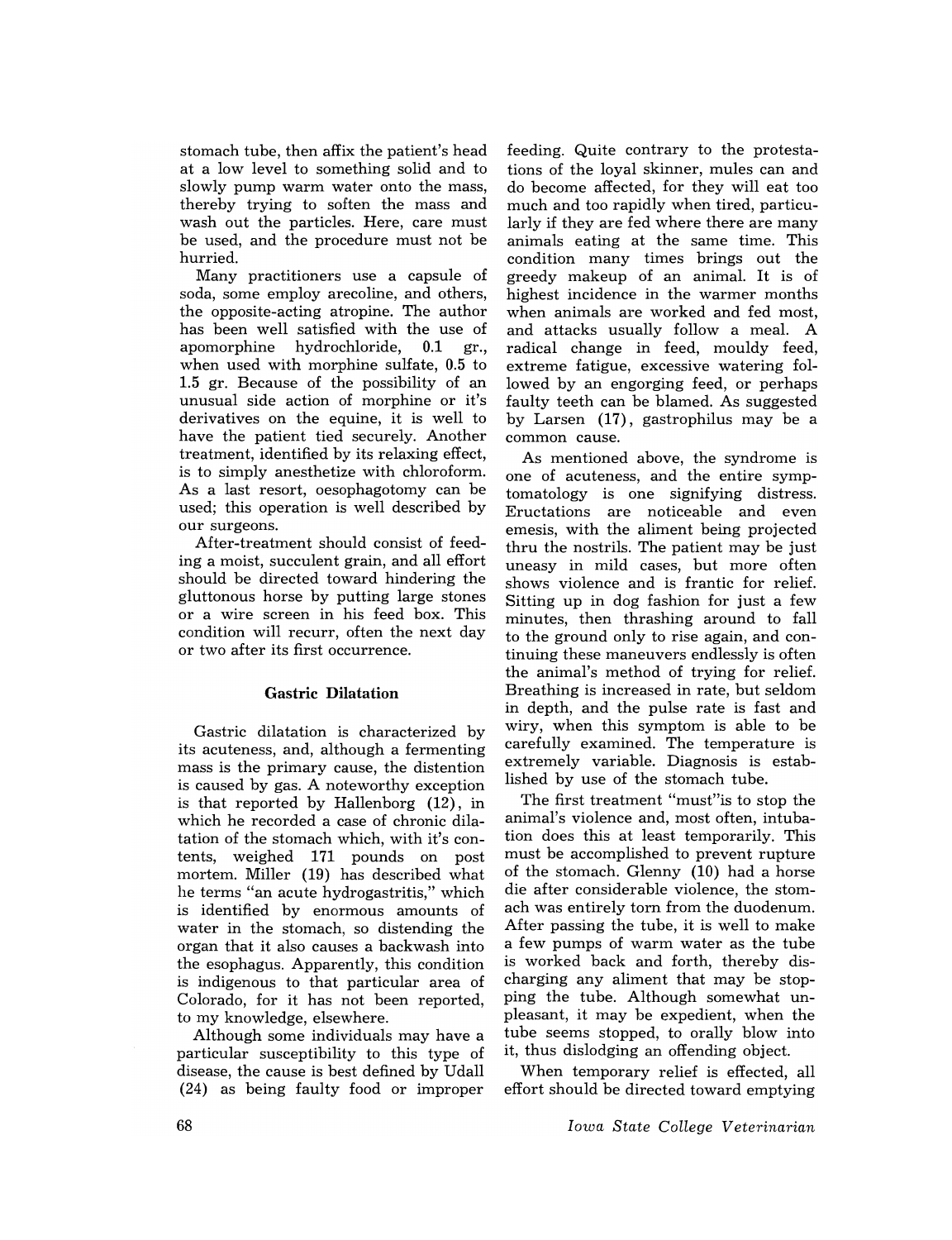the stomach and in controlling fermentation. Lavage with a pail of warm water to which two ounces of soda are added is m order, but caution must be observed and the treatment unhurried. This treatment should be prolonged, as the author found it necessary to intubate a horse for four hours, when he felt the stomach was empty, only to have the animal die of a ruptured stomach a few hours later.

After the stomach has been emptied, the use of antiferments is in order. Onehalf ounce of salicylic acid, 1.0 to 2.0 oz. of Turcapsol, 0.5 oz. of creolin, or 1.0 oz. ether in water are all beneficial. The tube can be removed and the patient watched for the return of symptoms. Should these reappear, the use of the tube is again indicated. After an interval of approximately half an hour and the patient appears normal, the tube is again passed. However, if the stomach appears normal, it is a temptation to use no more medication, particularly if one feels he is absolutely correct in the diagnosis. This is wrong for the offending material must be removed and a laxative must be administered. Mineral oil in doses up to five quarts is the favorite laxative; salines are not used since their tendency is to dehydrate. Since the work of the French on histaminic substances, it is felt that oils may inhibit the absorption of toxic materials. Covault's (4) advice not to use arecoline, barium chloride, or eserine in these cases should be observed.

## Stomach Rupture

Rupture of the stomach, once seen, is never forgotten as it reveals a picture of an extremely sad and dejected patient as he awaits his only possible relief. By his expression, his attitude, and actions, or lack of them, he demonstrates his extreme abjection and presents a picture of collapse. The temperature is sub-normal, the pulse wiry and fast; there is a cold sweat, along with a peculiar sidewise drooping of the ears, and the patient prefers to stand and be left alone. These features are diagnostic. Passage of the stomach tube is accomplished with dif-

ficulty wherein the oesophagus seems to have become sluggish and seems to collapse on the tube. The author has never diagnosed a rupture of the stomach in which the patient did NOT resent oral blowing of the breath into the tube. Rectal examination demonstrating the presence of fibrous material on the serous surfaces of the viscera confirms the diagnosis.

## Intestinal Indigestion

This disease, or complex of diseases, is confined to the small intestine and includes most of those in which an absolutely definitive type of diagnosis is impossible. Those mild cases of colic that the veterinarian is called to see are in this general classification. Often the symptoms are mild, but they can exacerbate at any time and almost instantaneously.

Any of the causes enumerated under the etiology of stomach disturbances can also be blamed here; however, the general nervous makeup of the patient is more often manifested by disturbances of the small intestine than of the stomach. Regardless of the attempt of physicians to eliminate the term "nervous indigestion," that name seems to best identify many of these upsets. In considering this syndrome, the nervous factor must receive cognizance. The ingestion of spoiled, mouldy, or frozen food, along with the combination of fatigue and ravenous eating, plus the presence of individual tendencies, nervous indigestion, and abnormal teeth are all factors, alone or in combination. Animals recently admitted to a new group or shipped long distances are often victims. It is a common complication following a hard show by a nervous horse. The so-called "colt colic" of brood mares, often brought on after drinking heavily of cold water, must be included.

The general picture is one of uneasiness and pain to a varying degree. Here a problem arises in a mean or irritable animal in assessing just how much of the symptoms are due to the sickness rather than to plain cussedness. The classical colicy symptoms of kicking, tenesmus, looking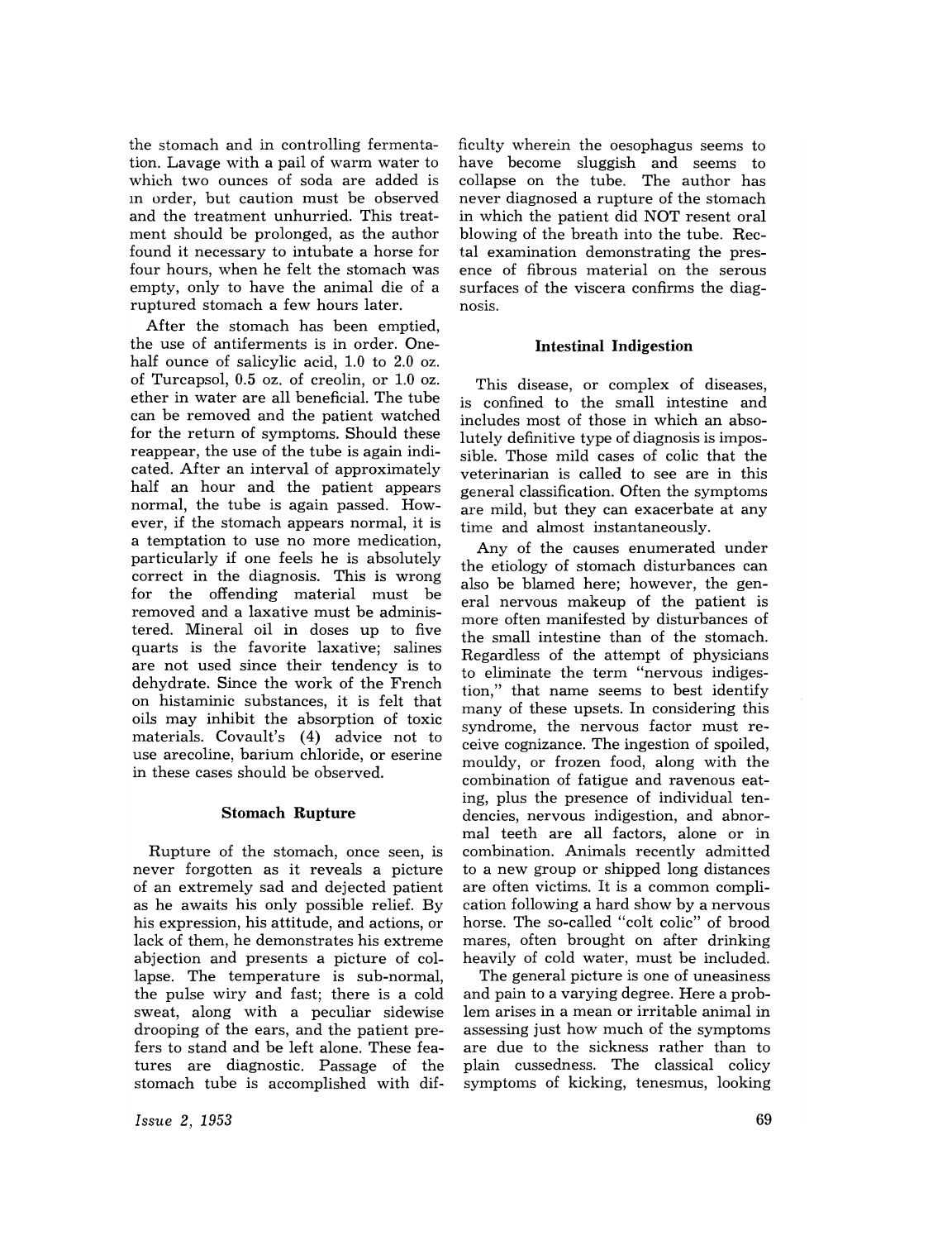back at the side, lying down and attempting to lie on the back, then arising, are symptoms of this disease. The pulse and temperature are usually not increased enough to cause alarm. The conjunctiva can become congested, but seldom does, for the course of the disease is seldom of long enough duration for this symptom to become established. Barborygmus nearly always exists, except where flatulence is extreme.

When the complication of tympany has become established, the abdomen is enlarged, the breathing becomes rapid, and pain seems unbearable. This is easily confirmed by rectal examination for, at this time, the inflated small intestine can be felt, sometimes just inside the pelvis. Catarrhal enteritis (uncomplicated) is impossible to recognize for, by the time this exudate has made its appearance, the acute attack of the disease has passed.

Here again, before examining the patient, the stomach tube should be passed. Ferguson (6) offers good advice in doing this for should the stomach be dilated along with the intestine which is often the case, trocarization of the intestine may reduce the volume of the abdomen enough to permit immediate rupture of the stomach. The prime consideration is to ascertain the presence of gas in the stomach, and, if present, to empty that organ. The next obligation is to reduce the pain in the small intestine by drugs and/or trocarization. The third aim is to remove the offending material responsible for the trouble.

Fowler's (8) rule to trocarize whereever swelling exists should be followed. Usually the animal has become quite dirty from his rolling and trocarization should be attended to most carefully. A problem that has defied a satisfactory solution to the author is to find a suitable way to carry a trocar and canula. If boiled or autoclaved, it can be carried a reasonable length of time and can be expected to remain sterile, but it can offer a mechanical problem when needed, for the corrosion or rust will make it quite troublesome. If carried in oil, it is ever ready for use from the mechanical standpoint, but is not sterile. To avoid em-

barrassment, it is best to carry it oiled, and, if possible, boil it immediately before use; but, should time not permit, clean and sterilize with a chemical solution, rinsing with sterile saline solution. In case the area to be trocarized is woefully dirty and an emergency exists, Moles (21) cleans it as well as possible, then paints with a topical antiseptic. He makes a small incision with a scalpel, and an assistant gapes the incision with his thumbs, following which he then trocarizes through the incision, thereby not touching the contaminated skin with the trocar. Lawrence (18) always injects 15 cc. of creolin into the trocar before withdrawing, but cautions that this should not be done if there is any chance that the intestine could have collapsed off the trocar. Close observation of asepsis when trocarizing a horse is a must, but it should be tempered with common sense should the life of the animal be in immediate peril. It is well not to do any rectal palpation following this operation.

The drug of choice in quieting the bowel is atropine, and it is usually recommended in doses of from 0.5 to 1.5 gr., but the author prefers to use 0.25 gr. and repeat, as necessary, to effect. This method eliminates many of the much maligned "side effects" of the drug, which, in themselves, mean little. After the patient has become quieted, the temptation is to leave, but this is inadvisable. A laxative must always be given, and the choice is mineral oil, two to five pints. The addition of turpentine in the amount of 1.0 oz. or of 0.5 oz. creolin is indicated. Since atropine dries the secretions, two or three gallons of warm water should be added. Allow the patient's alimentary tract to rest for a few hours by withholding all food. The use of novocain intravenously has been reported, but the relief seems to be transient according to Brion (3). One can always leave the patient as soon as he starts to pass gas, for such an indication means the battle has been won.

## **Intestional Impaction**

Impaction or the accumulation of a mass of aliment is nearly always confined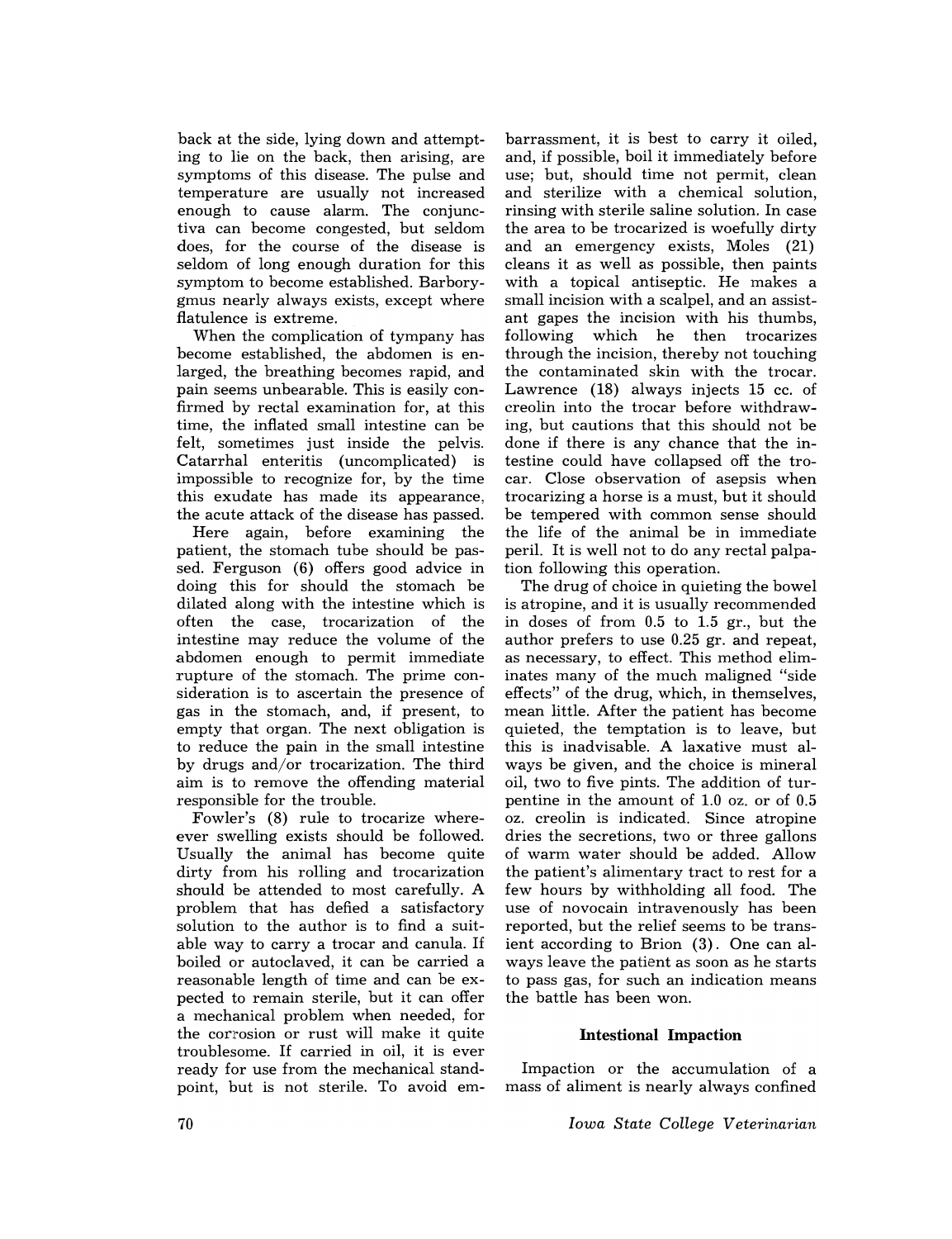to the large intestine; however some cases, most of which were fatal, have been reported as having occurred in the small intestine. Fincher's (7) case of impaction of the terminal end of the ileum lived but 24 hours. Hudson (13) had over thirty cases in three years and many died. Here again, the general rule of disturbance of the small intestine being of an acute and painful nature as compared to a more chronic and less painful manifestation in the large intestine is verified.

This disease most often occurs in the winter months, often when animals are on coarse feed. It is most often found in patients in the second decade of life onward and is associated with a sedentary existence. Coarse fibrous feed of low nutritional value seems to contribute. Brown (2) of North Carolina finds it often when horses are fed peanut vines, Kerman (14) of Idaho blames pea straw while Miller (20) and Kingman (15) of Colorado finds alfalfa often the causative factor. The lack of free water causing animals to get their moisture from eating snow may also contribute.

This patient is seldom violent but shows a general malaise with a slowing down of all body processes. Some eat considerably after the impaction has started to form so this must not confuse the veterinarian as well as the fact that they may defecate sparingly for 36 hours after the impaction has become established. If the equine species is given to headaches, they surely have them when impacted. Some of these cases will show congested membrances with some icterus. They often look back at their sides and make feeble to strong straining efforts. Although tympany can be a complication it seldom is, and by the second day there is a reduction in the size of the abdomen. The temperature is most often normal or not high, respirations are normal or nearly so except in the terminal stages, and the heart does not cause one to be alarmed. The three "P's" as advised by Covault (5) in attempting to ascertain a diagnosis and prognosis of (1) Pain, (2) Peristalsis, and (3) Pulse are nearest normal in this disease as in any of the abdominal diseases save the second. Peristalsis is always reduced. The author has never seen a case of impaction in which all peristalsis is absent.

Most of the impactions of the horse can be diagnosed per rectum save those in the diaphragmatic flexure and some of those are palpable. If not palpable, the general fecal content or absence of same in the rectum is at least so indicative that diagnosis is easy. Consideration of the three "P's" along with the rectal examination will definitely differentiate this condition from any of the more serious diseases requiring surgical interventon, namely volvulus, torsion, incarcerated hernia, or intussception.

Here reams and reams of paper could be used for favorite formulas and manipulations. Quitman's (23) caution to never use a death dealing drug is good and can also be followed as regards the use of a manipulation that might cause death. The disadvantages in treating these cases are: (1) Often the treatment is a drawn out affair and the value of the animal may not warrant such a course of treatment. (2) The patients are often aged and debilitated - many are repeaters.  $(3)$  Pregnancy. (4) An old animal with pulmonary emphysema. (5) The condition has often gone too long before professional help has been summoned.

The practice of rectal massage and breaking down of the fecal mass where within reach has been used by many. Fuller (9) "grooves" the mass and suggests casting the horse onto his left side to facilitate grasping the mass; he uses one hand in the vagina in mares. Kingman (15), in a series of over a hundred cases of impaction of the floating colon, massaged per rectum and had 90 percent recoveries with little other treatment. His report did not state whether or not any deaths were caused by his treatment. Since there is little chance to develop an unusual efficiency in this method of treatment it is suggested that all manipulations be gentle and mild. Another surgical treatment is that of Behrens (1) who uses a flank incision on the males and a vaginal incision on the females, permitting him to insert his hand to massage the mass loose. He reports good results. Kippen (16) devised a